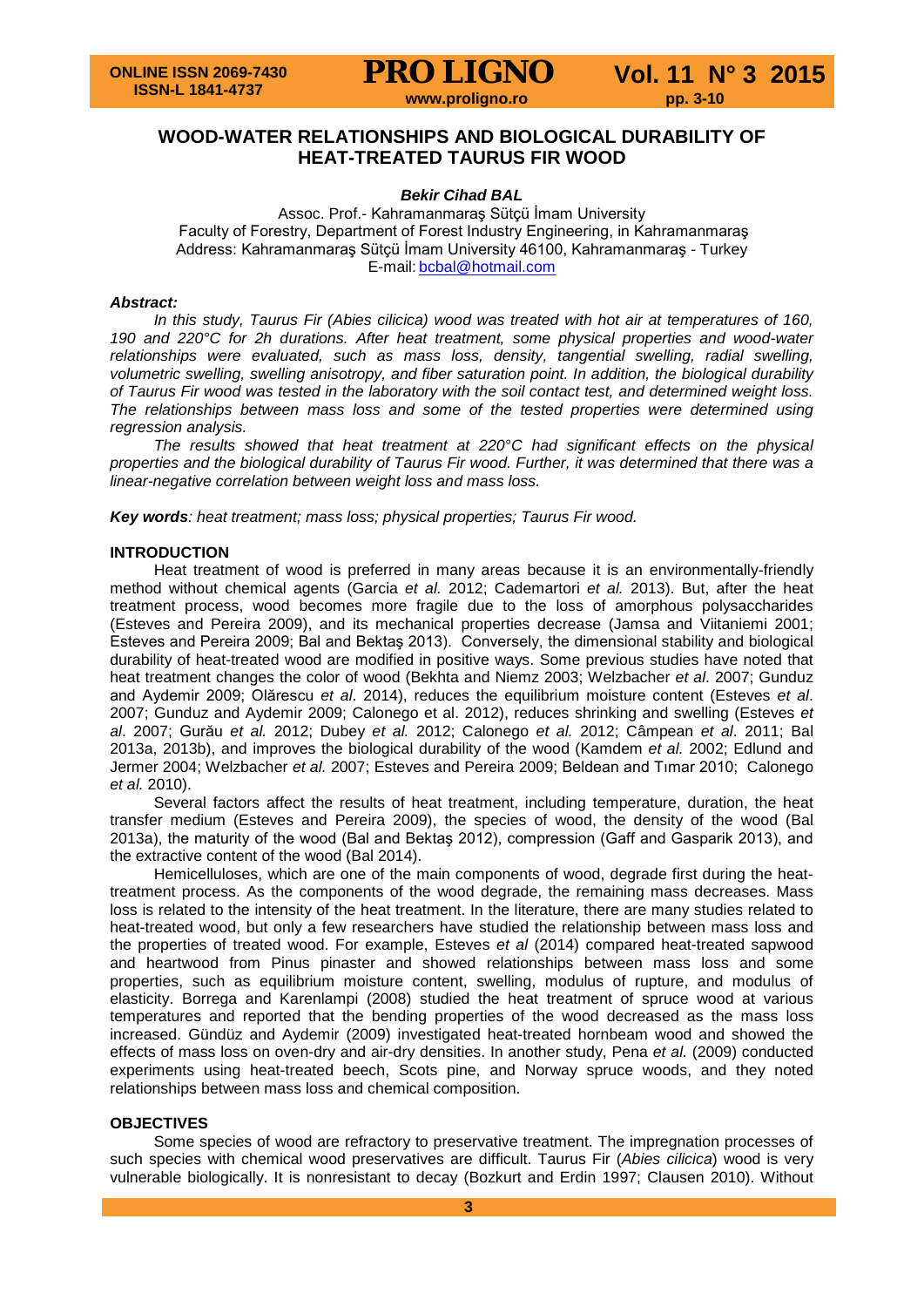appropriate treatment, Taurus Fir wood should not be use in a humid environment. In addition, to the best of the author's knowledge, there have been no published studies concerning heat-treated Taurus fir (*Abies cilicica*) wood. Thus, the main aims of this study are to investigate some physical properties and wood-water relationships of Taurus Fir wood and to determine the relationships between mass loss and some other properties of heat-treated fir wood.

#### **MATERIALS AND METHODS Preparation of test samples**

For this study, Taurus Fir lumber was obtained from a lumberyard in Kahramanmaraş City, Turkey. On the cross section of the lumber, the annual ring direction was perpendicular to one surface of the lumber and was parallel to the other side of the lumber. The lumber was cut into planks. Some sticks from these planks were cut with width, height, and length dimensions of 25, 25 and 1000mm, respectively. The sticks were dried for approximately one month in a room at ambient conditions. Then, samples were prepared to test the physical properties of the wood, as can be seen in Fig. 1. Twenty-five samples with width, height, and length dimensions of 20, 20 and 30mm, respectively, were prepared for the physical tests. The test samples that were used to determine the biological durability of the wood had width, height, and length dimensions of 5, 10 and 100mm, respectively. Equal numbers of test samples were prepared from the same sticks to set up homogeneous test groups. Twenty samples were prepared for biological durability test. The test samples were dried in an oven at a temperature of 103±3°C until their moisture content was 0%, and, then, they were weighed.



*Fig. 1. Sample preparation method.*

### **Heat treatment**

Heat treatment was conducted at temperatures of 160, 190 and 220 C for 2 in air and at atmospheric pressure. After heat treatment, the weights and dimensions of the test samples were measured again in order to obtain their oven-dried density. Then, the samples were immersed in distilled water for four weeks. At the end of this period, the samples were removed from the water, and the surfaces of the samples were wiped with a dry cloth. The dimensions and weights of the samples were measured to determine their physical properties.

### **METHOD**

Moisture content, density values, linear swelling (tangential and radial), and volumetric swelling were determined according to Turkish standards TS 2471, TS 2472, TS 4084 and TS 4086, respectively. Mass loss (ML) and fiber saturation point (FSP) were calculated using equations (1) and (2), respectively:

$$
ML = ((M_1 - M_2) / M_1) \times 100
$$
 (1)

where: ML is the mass loss,  $M_1$  is the mass of the sample after being dried in an oven at 103°C before heat treatment, and  $M_2$  is the mass of the sample after heat treatment.

$$
FSP = (VS/D) \times 100 \tag{2}
$$

where: FSP is the fiber saturation point, VS is volumetric swelling, and D is oven-dried density.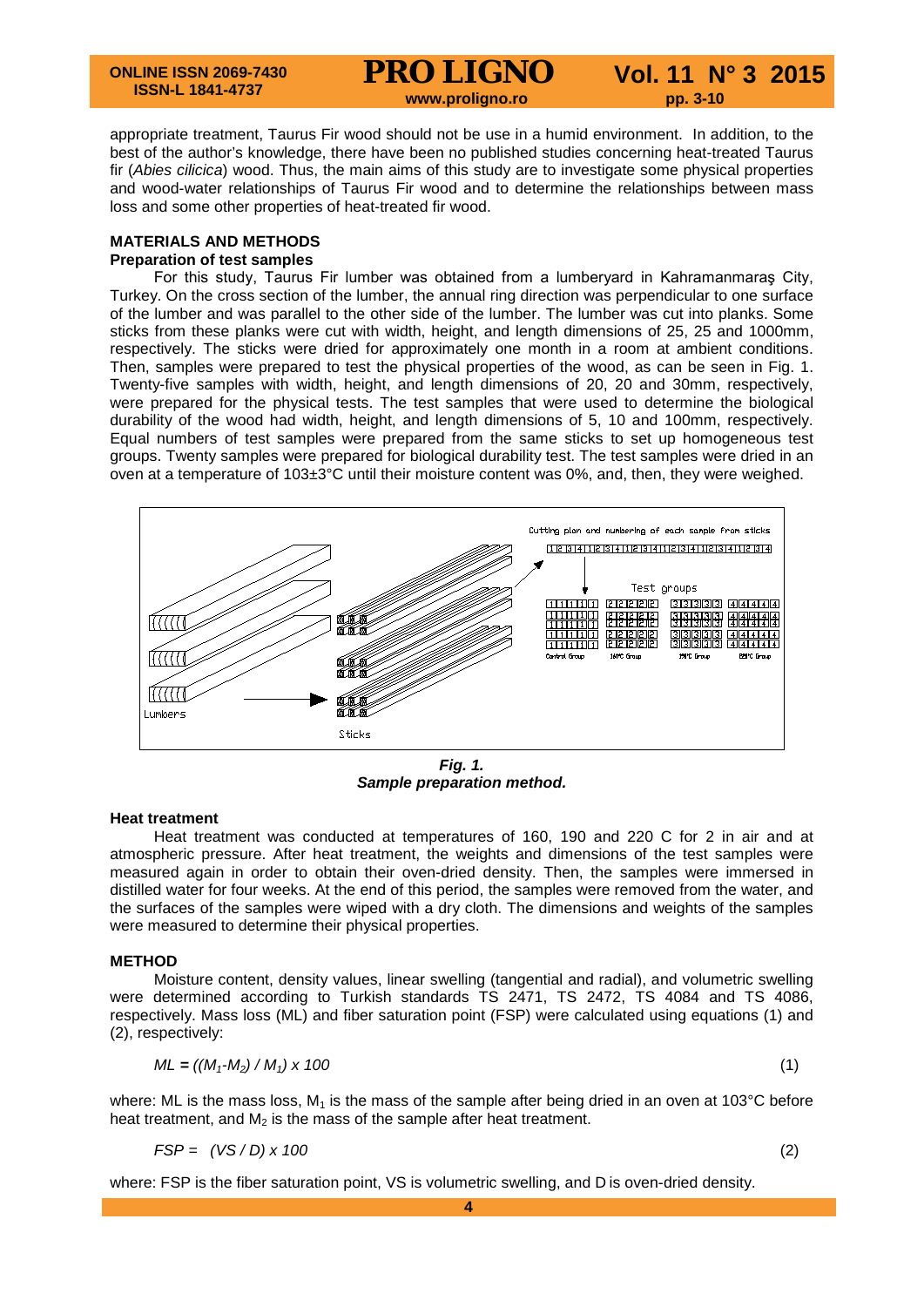The biological durability test was conducted according to the procedures defined in TS ENV 807. The test samples after heat treatment were placed in unsterile forest soil in a plastic box. The 80mm section of the test samples was inserted into soil and exposed for 16 weeks. After this period, the samples were removed from the soil, washed with water, dried in an oven, and weighed to determine their weight loss, which was calculated with equation (3):

$$
WL = (W_1-W_2)/W_1 \times 100,
$$
\n(3)

where: WL is the weight loss, W<sub>1</sub> is the oven-dried weight of the sample, and W<sub>2</sub> is the weight of the sample after the biological durability test.

The findings were analyzed using one-way ANOVA (P=0.05) from the SPSS statistical software program, and significant differences were determined by the Tukey HSD (Honestly Significant Difference) comparison test  $(\alpha=0.05)$ .

### **RESULTS AND DISCUSSION**

Table 1 provides the findings of oven-dry density (D), mass loss (ML), equilibrium moisture content (EMC), tangential swelling (TS), radial swelling (RS), swelling anisotropy (TS/RS), volumetric swelling (VS), and fiber saturation point (FSP). The table also provides the ANOVA test results (significance level) and the differences between groups (Tukey HSD classification). The findings indicate that the effects of heat treatment on the physical properties were statistically significant ( $p <$ 0.001), with the exception of density. ML values were 0.5, 1.1 and 4.4% for the heat-treatment temperatures 160, 190 and 220°C, respectively. When the temperature increased, mass of the sample decreased. Similar results have been reported by other researchers concerning the relationship between ML and heat-treatment temperature (Esteves *et al*. 2007; Pena *et al*. 2009; Kocaefe *et al.*  2008; Borrega and Karenlampi 2008; Bal and Bektaş 2012; Kamperıdou *et al*. 2013; Bal 2013a, Bal 2013b).

As cited before, EMC and FSP are the important dimensional and mechanical properties. Swelling and shrinkage occur between 0% and approximately 30% (FSP) moisture content. The shape and mechanical properties of wood vary in this interval. Table 2 shows that, as the decreases in the EMC, compared to that of the control samples were 10.6, 18.6, and 36% for heat-treatment temperatures of 160, 190 and 220°C, respectively. As the EMC and the FSP decrease, the wood becomes more stable than its original form. This is the most important issue for the use of wood and wood products. Similar results were found for EMC (Gurău *et al.* 2012; Kamperıdou *et al*. 2013; Bal 2014) and FSP by other researchers (Esteves *et al.* 2007; Almeida *et al.* 2009; Bal 2014).

*Table 1*

| Physical properties of heat-treated Taurus Fir wood |                   |                  |                    |       |                  |                  |                  |            |
|-----------------------------------------------------|-------------------|------------------|--------------------|-------|------------------|------------------|------------------|------------|
| Properties                                          | D                 | ML               | <b>EMC</b>         | TS    | <b>RS</b>        | TS/RS            | VS.              | <b>FSP</b> |
| Groups                                              | kg/m <sup>3</sup> | %                | %                  | %     | %                |                  | %                | %          |
| Control                                             | 396               | -                | 10.9a <sup>1</sup> | 7.5a  | 2.8a             | 2.8a             | 10.2a            | 26.8a      |
|                                                     | (52)              | ٠                | $(0.5)^2$          | (1.1) | (0.6)            | (0.5)            | (1.4)            | (2.8)      |
|                                                     |                   |                  |                    |       |                  |                  |                  |            |
| 160°C                                               | 396               | 0.5a             | 9.7 <sub>b</sub>   | 7.2a  | 2.7a             | 2.7a             | 9.9a             | 25.3ab     |
|                                                     | (46)              | (0.1)            | (0.5)              | (1.4) | (0.6)            | (0.4)            | (1.9)            | (3.7)      |
|                                                     |                   |                  |                    |       |                  |                  |                  |            |
| 190°C                                               | 394               | 1.1 <sub>b</sub> | 8.9c               | 6.8a  | 2.6a             | 2.6ab            | 9.4a             | 23.9bc     |
|                                                     | (49)              | (0.2)            | (0.5)              | (1.4) | (0.4)            | (0.6)            | (1.6)            | (4.2)      |
|                                                     |                   |                  |                    |       |                  |                  |                  |            |
| 220°C                                               | 393               | 4.4c             | 7.0 <sub>d</sub>   | 4.8b  | 2.1 <sub>b</sub> | 2.3 <sub>b</sub> | 6.9 <sub>b</sub> | 17.3c      |
|                                                     | (37)              | (0.9)            | (0.5)              | (1.1) | (0.5)            | (0.3)            | (1.6)            | (3.4)      |
| Significance<br>Level                               | <b>NS</b>         | $***$            | $***$              | $***$ | $***$            | $***$            | $***$            | $***$      |

Means followed by the same letter are not significantly different according to Tukey HSD test.

<sup>2</sup>Standard deviations are shown in parentheses.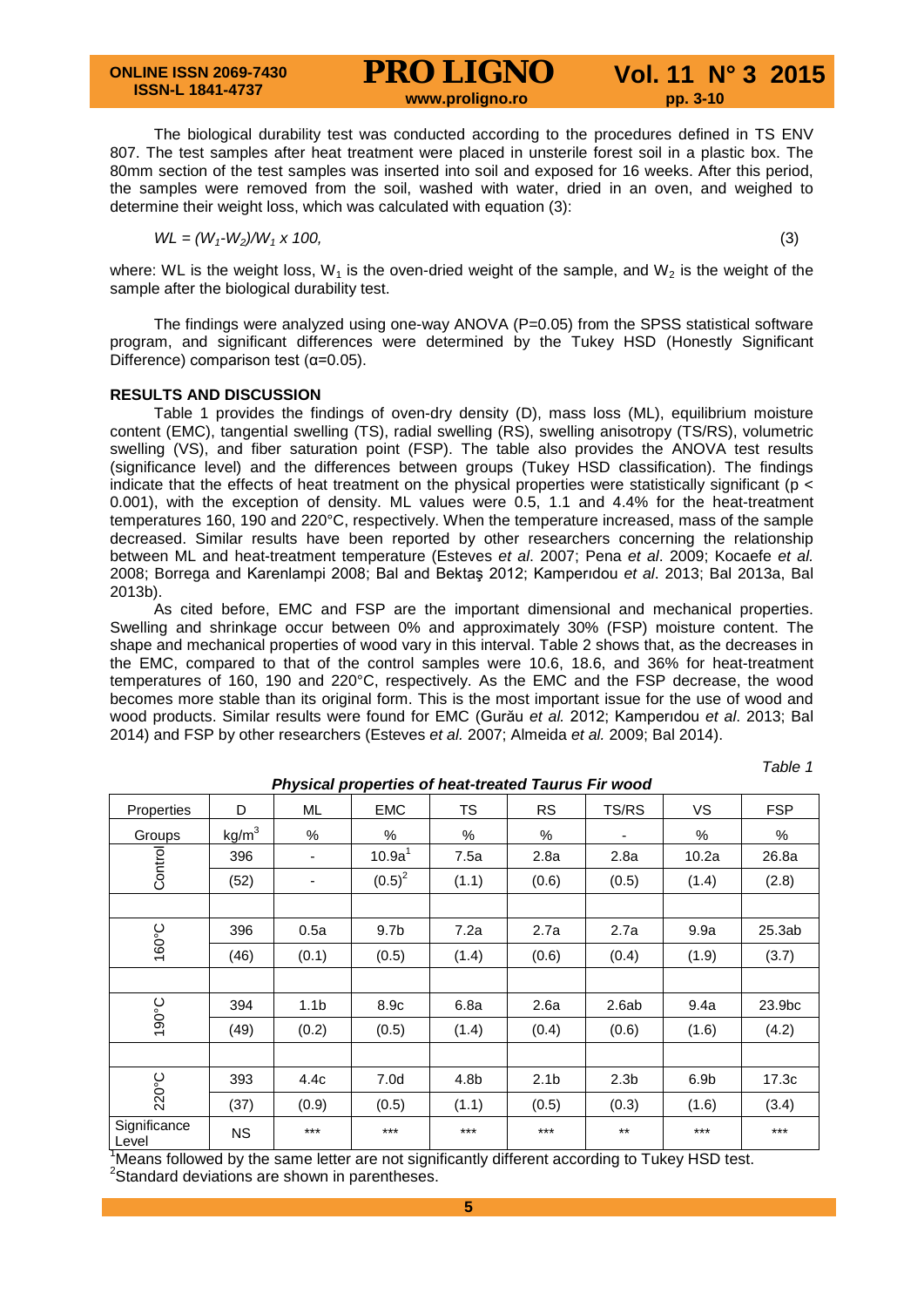The findings of TS, RS, VS, and TS/RS (swelling anisotropy) are given in Table 1, and Table 2 shows their percentage decreases after heat treatment. The effect of heat treatment on the swelling values was statistically significant (p<0.001). But, compared to control samples and according to Tukey HSD comparison test results, there were no significant differences between the wood in the control group, the wood treated at 160°C, and the wood treated at 190°C. However, for wood treated at 220°C, the percentage decreases of the values of TS, RS and VS were 35, 24 and 32%, respectively. It is well known that, when wood is heated, higher temperatures cause greater decreases in the swelling percentage. Similar results were reported by Welzbacher *et al.* (2007), Almeida *et al.* (2009), Kaymakçı and Akyıldız (2011) Gurău *et al*. (2012); Calonego *et al.* (2012).

In general, the TS values of solid wood are higher than the RS values. As a result of this difference, swelling anisotropy occurs. Swelling anisotropy causes some irregularities in the usage areas of solid wood when the moisture content of the environment changes. Table 2 shows that the TS values were higher than the RS values in the present work. Anisotropy values were 2.8, 2.7, 2.6 and 2.3 for the control, 160, 190 and 220°C groups, respectively. Even if the percentage decreases of TS were higher than those of RS, anisotropy still remained. Other researchers have reported similar results concerning this issue (Esteves *et al.* 2007; Câmpean *et al*. 2011; Calonego *et al.* 2012; Dubey *et al.* 2012; Bal 2013a, Bal 2013b).

| Table 2 |  |
|---------|--|
|         |  |

|                 | <b>EMC</b> | TS <sup>1</sup> | RS <sup>1</sup> | TS/RS | VS <sup>1</sup> | <b>FSP</b> |
|-----------------|------------|-----------------|-----------------|-------|-----------------|------------|
| $160^{\circ}$ C | 0.5        | 10.6            | 2.3             | 1.7   | 3.0             | 5.5        |
| $190^{\circ}$ C | 9.4        | 18.6            | 6.4             | 4.0   | 8.4             | 11.0       |
| $220^{\circ}$ C | 28.8       | 36.0            | 24.6            | 15.7  | 32.5            | 35.4       |

## *Percentage decreases of EMC, TS, RS, TS/RS, VS, and FSP after treatment*

<sup>1</sup>Percentage decrease of swelling values has the same meaning as anti-swelling efficiency (ASE)

Fig. 2 shows the relationship between ML and VS. In addition, the regression equation and the coefficient of determination  $(R^2)$  are given. The figure shows that there was a linear-negative relationship between ML and VS. The  $R^2$  value was 0.51, and this shows high relationship. In a similar study, Welzbacher *et al.* (2007) calculated the relationship between the ML and VS of heat-treated Norway spruce. Also, Esteves *et al.* (2007) showed the relationship between ML and RS in their study of heat-treated Eucalyptus wood. This issue was explained as follows by Kocaefe *et al.* (2008), the structure of the wood changes due to the decomposition of hemicelluloses, the crystallization of cellulose, and the ramification of lignin. In another study, Pena *et al.* (2009) determined the chemical composition of heat-treated beech, Scots pine, and Norway spruce wood and showed that the holocellulose content decreased and the lignin content increased. In addition, Esteves and Pereira (2009) noted that the dimensional stability increased due to the cross linking in lignin and due to the destruction of several hydroxyl groups. Also, the reduction of dimensional stability and hygroscopicity of heat-treated wood was explained by Tjeerdsma *et al.* (1998) as follows, i.e., the cellulose microfibrils are surrounded by a firm and more inelastic network due to increased cross linking within the lignin complex. The cellulose microfibrils have a decreased possibility of expansion, and, therefore, they have less capacity to adsorb the water between the cellulose chains, thereby impeding the swelling of the cell walls.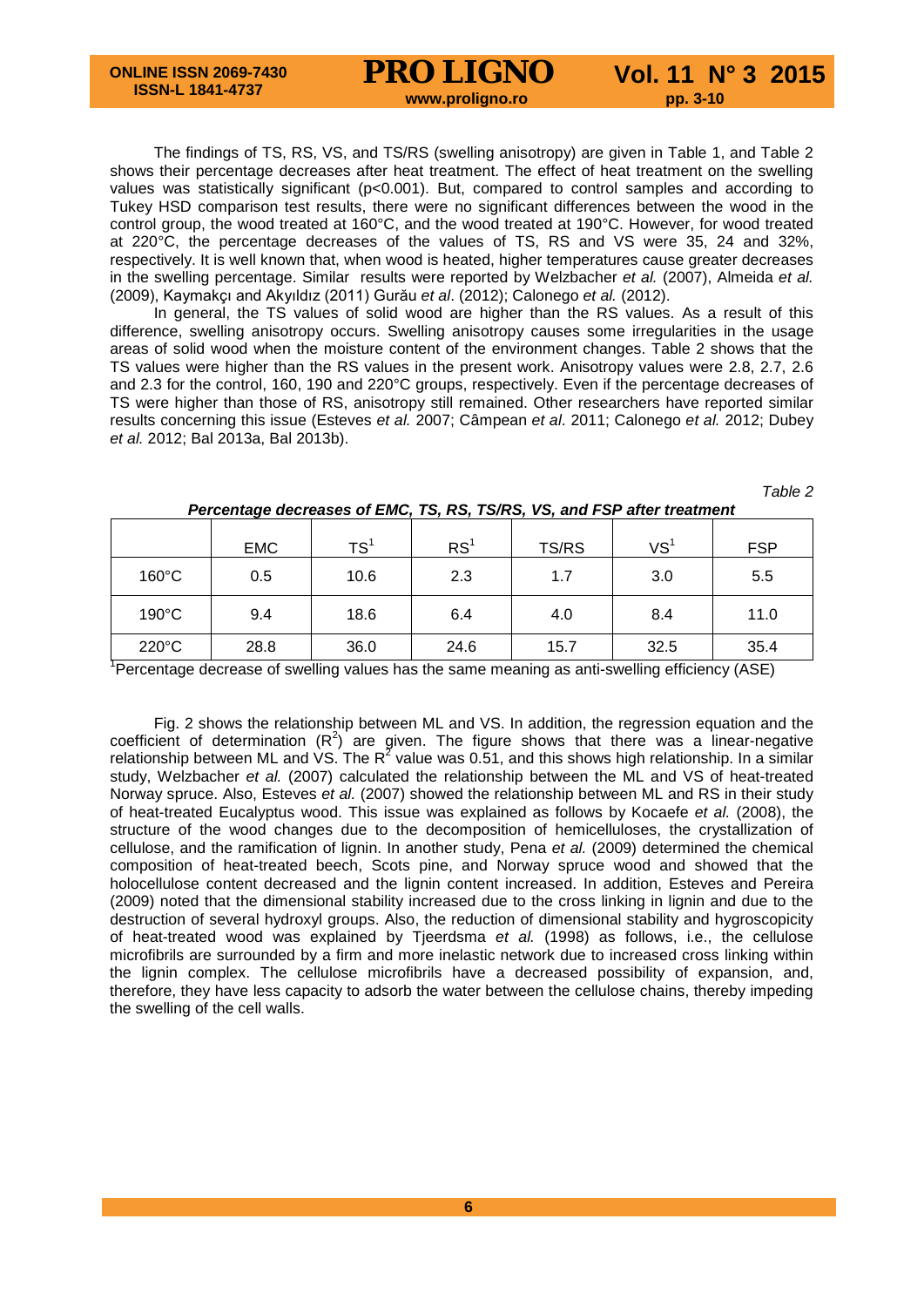

*Fig. 2. Relationship between mass loss and volumetric swelling.*

The relationships between ML and EMC and between ML and FSP are shown, and the regression equation and the coefficient of determination also are given in Fig. 3A and Fig. 3B, respectively. The linear-negative relationship between those values was determined. The  $R^2$  values were 0.84 and 0.53, respectively, indicating significant relationships. EMC and FSP decreased as the mass decreased. Concerning this issue in their study, Mitsui *et al.* (2006) monitored the hydroxyl groups in heat-treated Sitca spruce wood, and they stated that there was an obvious correlation between the decrease in the mass of wood and the decrease of hydroxyl groups in the cellulose during heat treatment.



*Relationships between ML and EMC and FSP A. - ML and EMC; B. - ML and FSP.*

The findings of the laboratory soil contact test using heat-treated samples and the control group are listed in Table 3. After 16 weeks of exposure to the soil in the contact test, the WL percentage of the control group was higher than that of the heat-treated groups. The lowest WL value was measured in the 220°C group. The WL percentage decreased as the temperature of treatment and ML increased. In addition, Fig. 4 shows that there was a linear-negative relationship between ML and WL. The  $R^2$  value was quite high (0.70). The biological durability of the heat-treated wood was determined experimentally in previous studies using soil block tests, soil contact tests, and field tests. In general, the researchers concluded that heat treatment did not increase the biological durability of wood in contact with soil. Conversely, Calonego *et al.* (2010) conducted soil-block tests of heat-treated eucalyptus wood using *Picnoporus sanguineus* and reported that there was a significant reduction in the WL for temperatures in the range of 180-220°C. Edlund and Jermer (2004) experimentally determined the durability of heat-treated pine wood using the soil-contact test (terrestrial microcosm) in different types of soils, and they noted that heat-treated wood performed very well in all soils and that the mass loss are lower than that of preservative-treated wood. In another study, Esteves *et al.* (2014) determined the durability of heat-treated sapwood and heartwood of *Pinus pinaster*, and they reported significant increases in the durability of both types of wood at the higher temperature of 200°C. In addition, Sailer *et al.* (2000) compared some properties and the durability of pine and spruce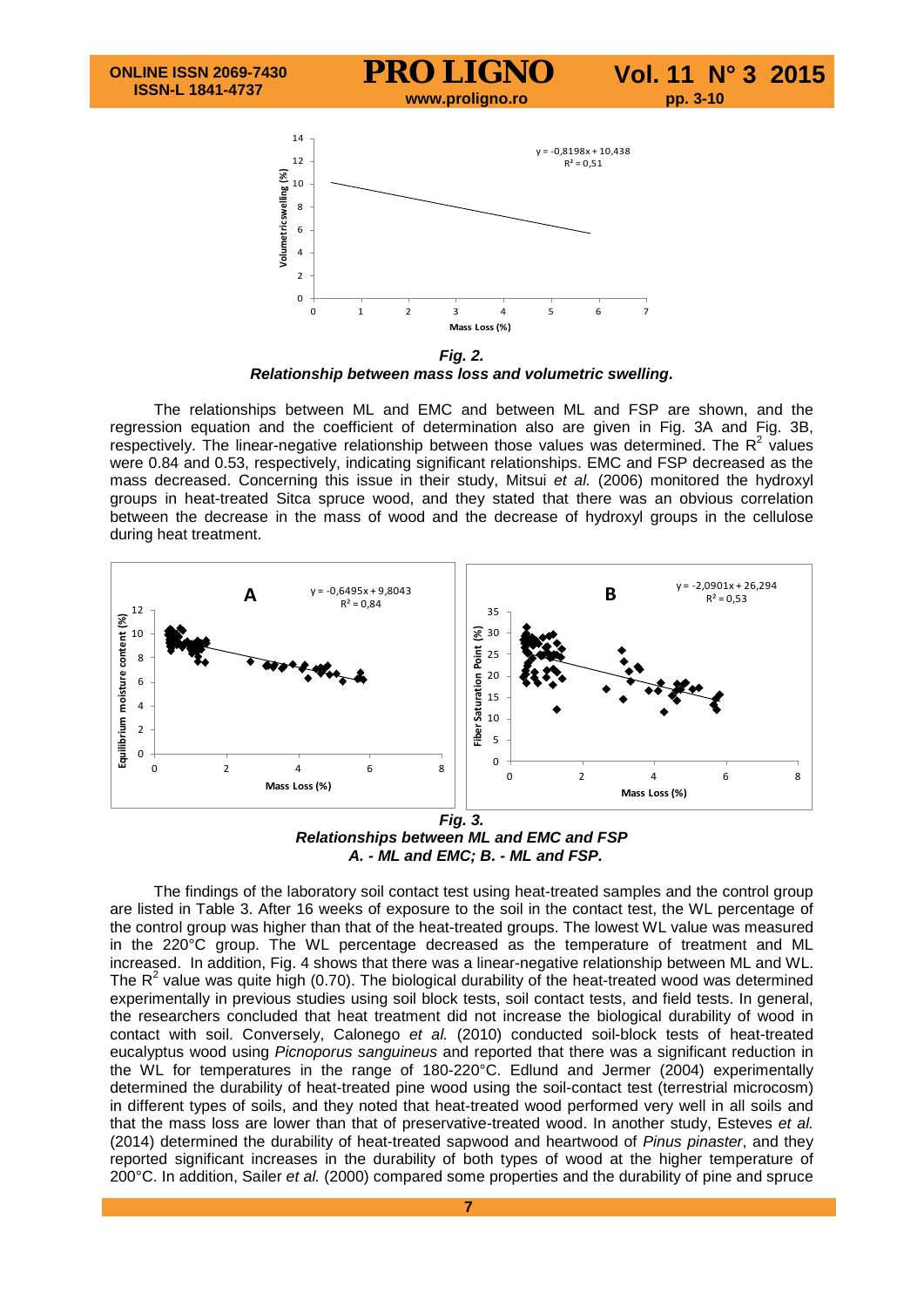wood heat-treated in hot oil and hot air at various temperatures, and they noted that the wood treated with hot oil had less mass loss than the wood that was treated in hot air.

*Results of the soil-contact test*

*Table 3*

| Results of the soft-contact lest |                 |        |                   |        |                   |        |        |  |
|----------------------------------|-----------------|--------|-------------------|--------|-------------------|--------|--------|--|
| Control                          |                 | 160 °C |                   | 190 °C |                   | 220 °C |        |  |
| ML                               | WL <sup>2</sup> | ML     | WL                | ML     | WL                | ML     | WL     |  |
| $\blacksquare$                   | $7.82$ a $^3$   | 0.73   | 6.44 <sub>b</sub> | 1.02   | 5.45 <sub>b</sub> | 3.68   | 1.26c  |  |
| $\blacksquare$                   | (2.34)          | (0.16) | (1.37)            | (0.26) | (1.62)            | (0.58) | (0.48) |  |

 $1$ <sup>ML</sup> is the mass loss after heat treatment process

 $2^2$ WL is the weight loss after soil contact test

 $3$ Means followed by the same letter are not significantly different according to Tukey HSD test



*Relationship between ML and WL.*

#### **CONCLUSIONS**

In this study, some physical properties of Taurus Fir wood were investigated, including mass loss, density, tangential swelling, radial swelling, volumetric swelling, swelling anisotropy, and fiber saturation point. These data were used to determine the relationships between mass loss and the other properties of heat-treated fir wood. The following results were obtained:

- The equilibrium moisture content of heat-treated fir wood decreased significantly for all of the treatment temperatures. Tangential and radial swelling decreased significantly only for treatment at 220°C.
- Swelling anisotropy decreased as the treatment temperature increased; this was especially significant for the treatment temperature of 220°C, but anisotropy still existed between tangential swelling and radial swelling.
- There was a linear-negative relationship between mass loss and the other properties of the heattreated wood, such as volumetric swelling, equilibrium moisture content, and fiber saturation point. In addition, the same relationship was determined for biological durability. These are important properties of wood that affect its useful lifetime.

#### **REFERENCES**

Almeida G, Brito JO, Perre P (2009) Changes in wood-water relationship due to heat treatment assessed on micro-samples of three *Eucalyptus* species. Holzforschung 63:80-88.

Bal BC, Bektaş İ (2012) The effects of heat treatment on the physical properties of juvenile wood and mature wood of *E. grandis*. Bioresources 7(4):5117-5127.

Bal BC, Bektaş İ (2013) The effects of heat treatment on some mechanical properties of juvenile wood and mature wood of *Eucalyptus grandis*. Dry. Technol. 31(4):479-485.

Bal BC (2013a) A Comparative Study of the Physical Properties of Thermally Treated Poplar and Plane Woods. BioResources, 8(4):6493-6500.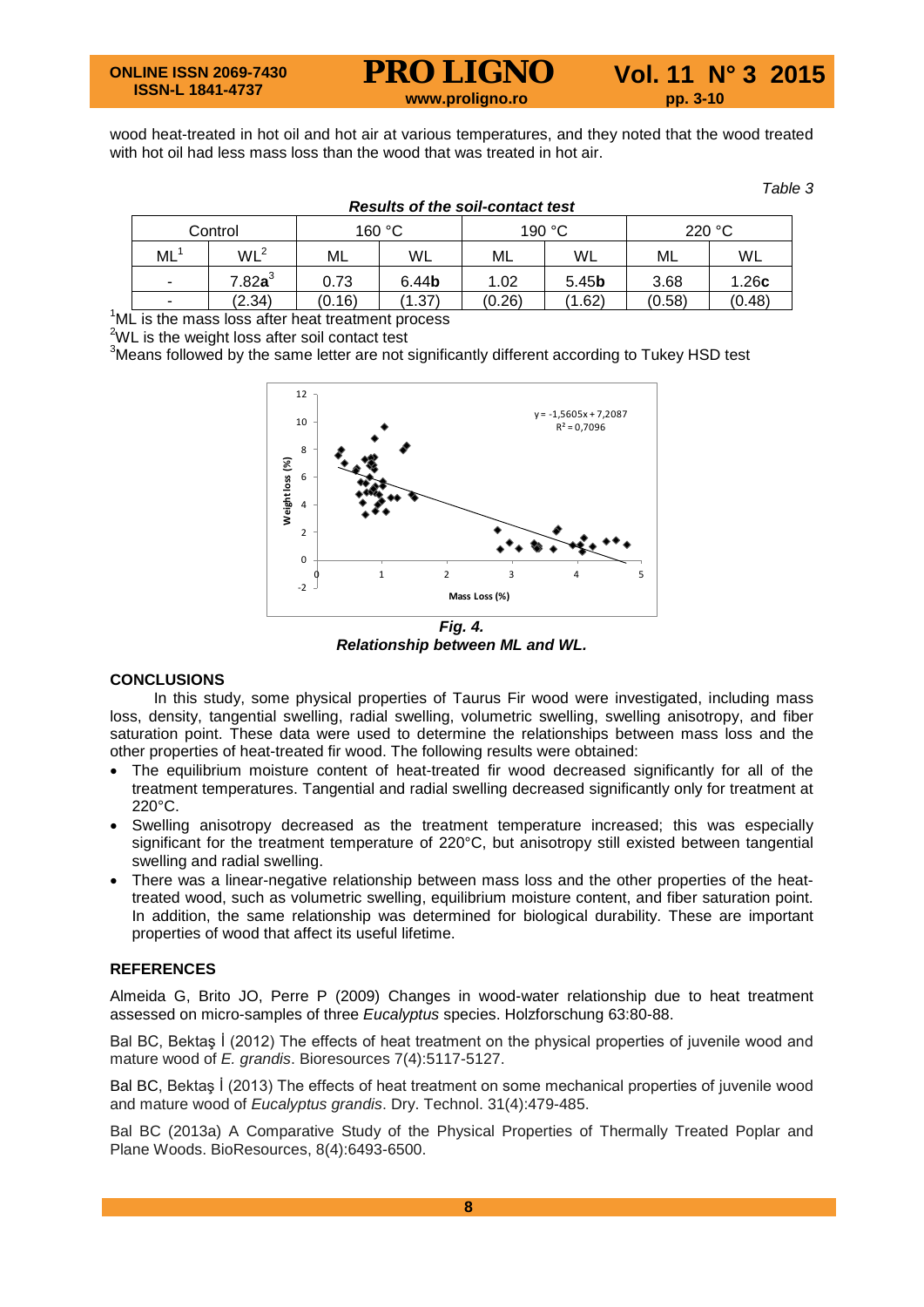Bal BC (2013b) Effects of heat treatment on the physical properties of heartwood and sapwood of *Cedrus Libani.* Bioresources 8(1):211-219.

Bal BC (2014) Some physical and mechanical properties of thermally modified juvenile and mature black pine wood. Eur J Wood Prod 72(1):61–66.

Bekhta P, Niemz P (2003) Effect of high temperature on the change in color, dimensional stability and mechanical properties of spruce wood. Holzforschung, 57(5):539-546.

Beldean E, Tımar MC (2010) Laboratory Test Concerning the Durability of Wood in Contact With Soil. PRO LIGNO 6(4):65-75.

Borrega M, Karenlampi PP (2008) Mechanical behavior of heat-treated spruce (*Picea abies*) wood at constant moisture content and ambient humidity. Holz als Roh-und Werkstoff 66(1):63-69.

Bozkurt Y, Erdin N (1997) Ağaç teknolojisi, İstanbul Üniversitesi, Yayın No: 3998, İstanbul. (Wood technology, Istanbul University, publication no: 3998).

Cademartoria PHG, Santos PSB, Serrano L, Labidi J, Gattoa DA (2013) Effect of thermal treatment on physicochemical properties of Gympie messmate wood. Ind. Crops Prod. 45:360-366.

Calonego FW, Severo ETD, Furtado EL (2010) Decay resistance of thermally-modified *Eucalyptus grandis* wood at 140°C, 160°C, 180°C, 200°C and 220°C. Bioresource technology, 101(23):9391- 9394.

Calonego FW, Severo ETD, Ballarin AW (2012) Physical and mechanical properties of thermally modified wood from *E. Grandis.* Eur. J. Wood Prod. 70(4):453-460.

Clausen CA (2010) Biodeteriotion of wood, *Wood Handbook: Wood as an Engineering Material*, USDA Forest Service, Forest Products Laboratory, General Technical Repor FPL-GTR-113, Madison, WI, pp. 14-15.

Câmpean M, Gurău L, Olărescu A (2011) Effect of heat treatment upon dimensional stability and static bending strength of sessile oak wood. PRO LIGNO 7(2):46-55.

Dubey MK, Pang S, Walker J (2012) Changes in chemistry, color, dimensional stability and fungal resistance of *Pinus radiata* D. Don wood with oil heat-treatment. Holzforschung 66(1):49-57.

Edlund ML, Jermer J (2004) Durability of heat-treated wood. In Final Workshop COST action E22 "Environmental optimisation of wood protection", Lisboa-Portugal, March 2004.

Esteves B, Domingos I, Pereira H (2007) Improvement of technological quality of eucalypt wood by heat treatment in air at 170-200°C. For. Prod. J. 7(1-2):47-52.

Esteves BM, Pereira, HM (2009) Wood modification by heat treatment: A review. Bioresources. 4(1):370-404.

Esteves B, Nunes L, Domingos I, Pereira H (2014) Comparison between heat treated sapwood and heartwood from *Pinus pinaster*. Eur. J. Wood Prod 72(1):53-60.

Gaff M, Gašparík M (2013) Shrinkage and Stability of Thermo-Mechanically Modified Aspen Wood. BioResources, 8(1):1136-1146.

Garcia RA, Carvalho AM, Latorraca JVF, Matos JLM, Santos WA, Silva RFM (2012) Nondestructive evaluation of heat-treated *Eucalyptus grandis* Hill ex Maiden wood using stress wave method. Wood Sci. Technol*.* 46(1-3):41-52.

Gunduz G, Aydemir D (2009) Some physical properties of heat-treatred Hornbeam (*Carpinus betulus* L.) wood. Dry Technol 27(5):714-720.

Gurău L, Câmpean M, Olărescu A, Porojan M, Marton N (2012) The effect of the heat treatment of sessile oak wood (*Quercus petrea* L.) from young trees on the properties of panels with transversal grain. PRO LIGNO 8(2):53-67.

Jamsa S, Viitaniemi P (2001) Heat treatment of wood - Better durability without chemicals, Review on heat treatments of wood, In proceedings of Special Seminar held in Antibes, France.

Kamdem DP, Pizzi A, Jermannaud A (2002) Durability of heat-treated wood. Holz als Roh-und Werkstoff 60(1):1-6.